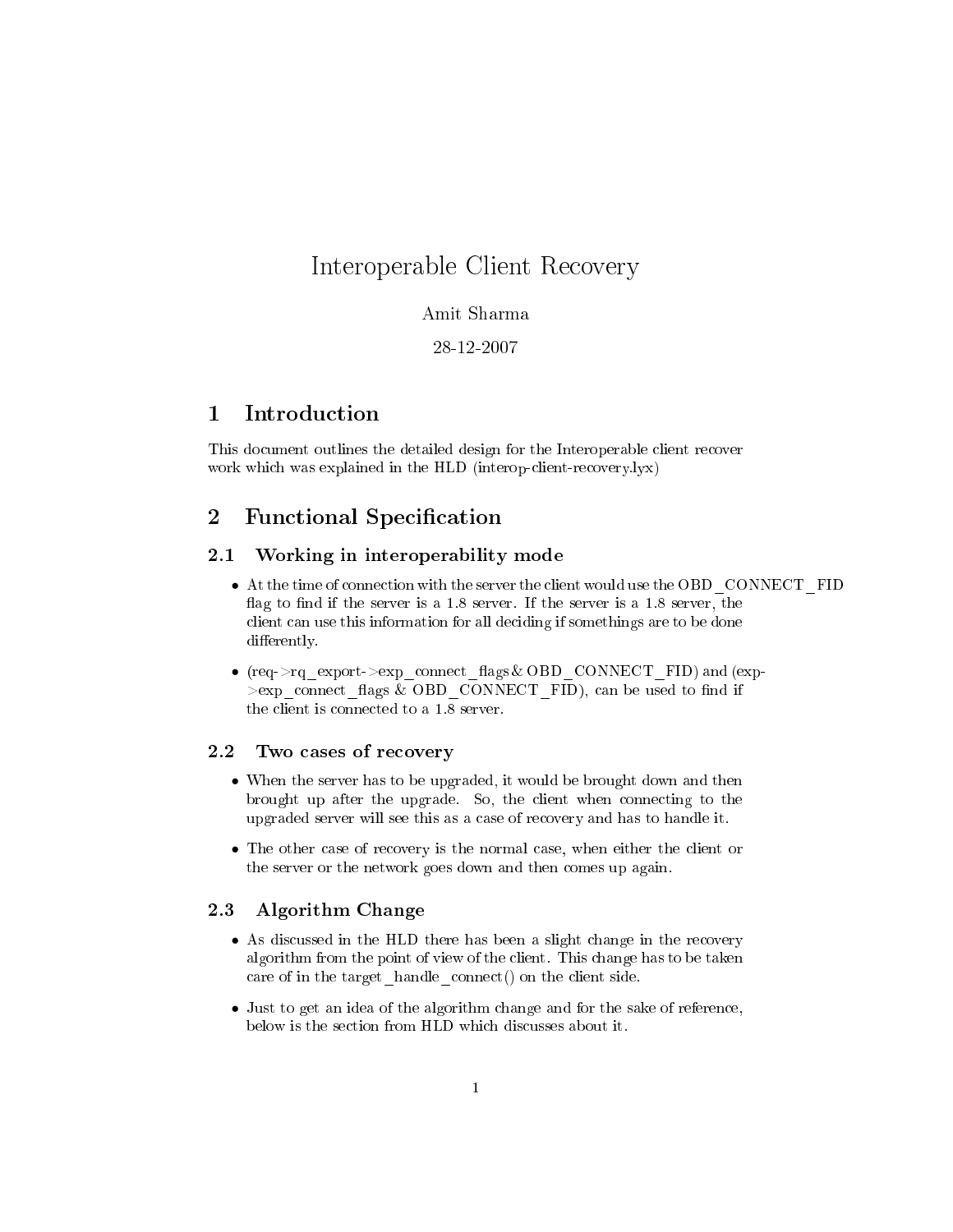- 1. In 1.8 server the recovery task is handled by the recovery thread target recovery thread, which is started off by target recovery init(). This is different from 1.6 in which the recovery process is started as part of the target\_handle\_connect.
- 2. At the server end when the recovery process starts, a recovery timer is started and the first transno to be replayed is found. And the recovery timer is stopped after the time out period. If some client fails to connect within this time, it is evicted.
- 3. In the next stage, the clients replay their requests. If some client fails to replay its requests in the time out period it is evicted.
- 4. The next stage is for the clients to replay their locks. But if any client is unable to replay the locks in the time out period, the recovery is aborted and all clients are evicted. And the recovery process has to start again.
- 5. After this the server drops the recovering flag, and starts forwarding all the requests from now on to the regular mds\_handle().
- 6. Then in the final stage, the server sends out final reply.
- Most of the above is similar to 1.6, except that there are just two stages in 1.6 Replay and Final Reply. This will have some minor affect in the recovery process for the client in 1.6.x. And has to be taken care of by enabling the 1.6.x client to communicate with the 1.8 server in a way that the 1.8 client would behave in a similar situation.
- We discuss below for how we propose to deal with the above difference in 1.6 and 1.8 client.

## 2.4 The other differences between 1.6 and 1.8

Apart from the above, there were a few more differences between 1.6 and 1.8 that were mentioned as part of the HLD which might come into play. But most of them are being taken care of as part of other tasks and very little if any work related to those differences would come in the purview of this task. For the sake of reference we mention those differences here again and also for the sake of need in case some corner cases which are recovery specific arise out of those differences which might have to be handled as part of this task.

- Use of FIDs Handled as part of interop client fid
- Request flag and connection flag changes Handled as part of client interop reqs and mixed\_layout\_reqs
- SOM related changes Handled as part of som-recovery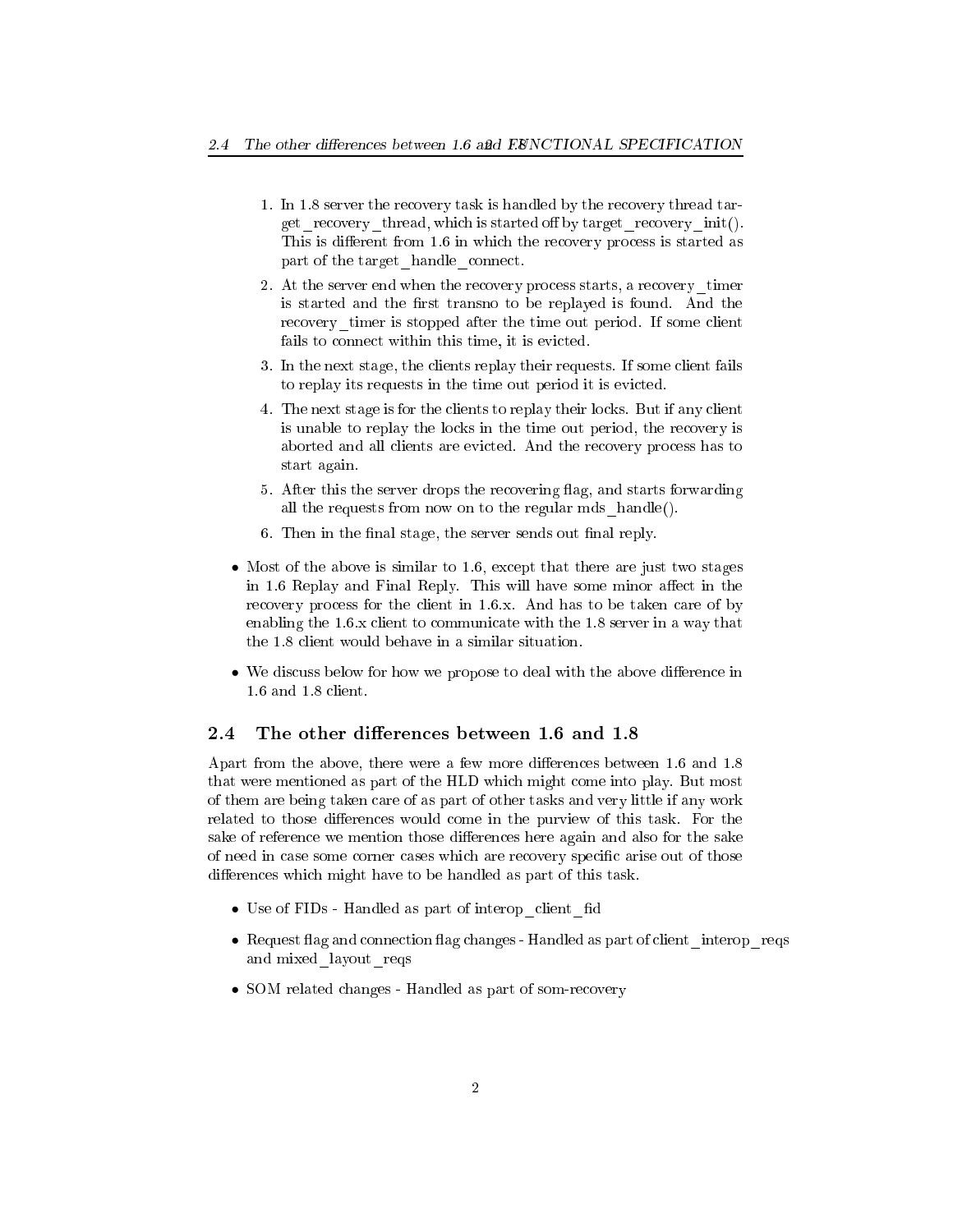### 3 Use Cases

## 3.1 Server upgrade/downgrade

- The server upgrade/downgrade will be treated as a case of recovery from the point of view of the client. While upgrading the server to 1.8, it will be failed and for the clients it will be a normal recovery procedure. Just that in this case, they would be talking to a server of higher or lower version (depending on upgrade/downgrade) after the recovery.
- $\bullet$  To handle this scenario, a flag would be needed which would tell us what the previous version of the server was. So, after every recovery a comparison to this flag would tell us if there has been a upgrade/downgrade at the server.
- In case there has been a upgrade/downgrade at the server, the client would need to take care of converting the import data that it has to the new server type. But this would depend on the way the task client interop fid and client interop reqs implement some of the data structures which store most of the connection and server information.

### 3.2 Server crashes/reboots

• This case will be handled almost in the same way as it is done now. Just some small changes will have to be made to accommodate for the change in the algorithm that 1.8 uses (See section 2.3).

#### 3.3 Client crashes/reboots

• Similar to the above case, this will also be handled in more or less the same way as it is done now. With small changes to adapt to the new recovery algorithm.

### 3.4 Network failure

• This case also remains mostly the same. The HLD has a good explanation of all the possible scenario that can come up in the case of a Network failure and what would be the action taken. Just for the sake of reference it is pasted below again.

Network failure has to be handled in a similar way as the case when client crash/reboots. When the client requests time out, the recovery procedure will be kicked off and then the process follows as per the recovery algorithm

We can take a look at how a "open-write-close" scenario would work in case there is a network failure.

The network failure can happen at the following stages: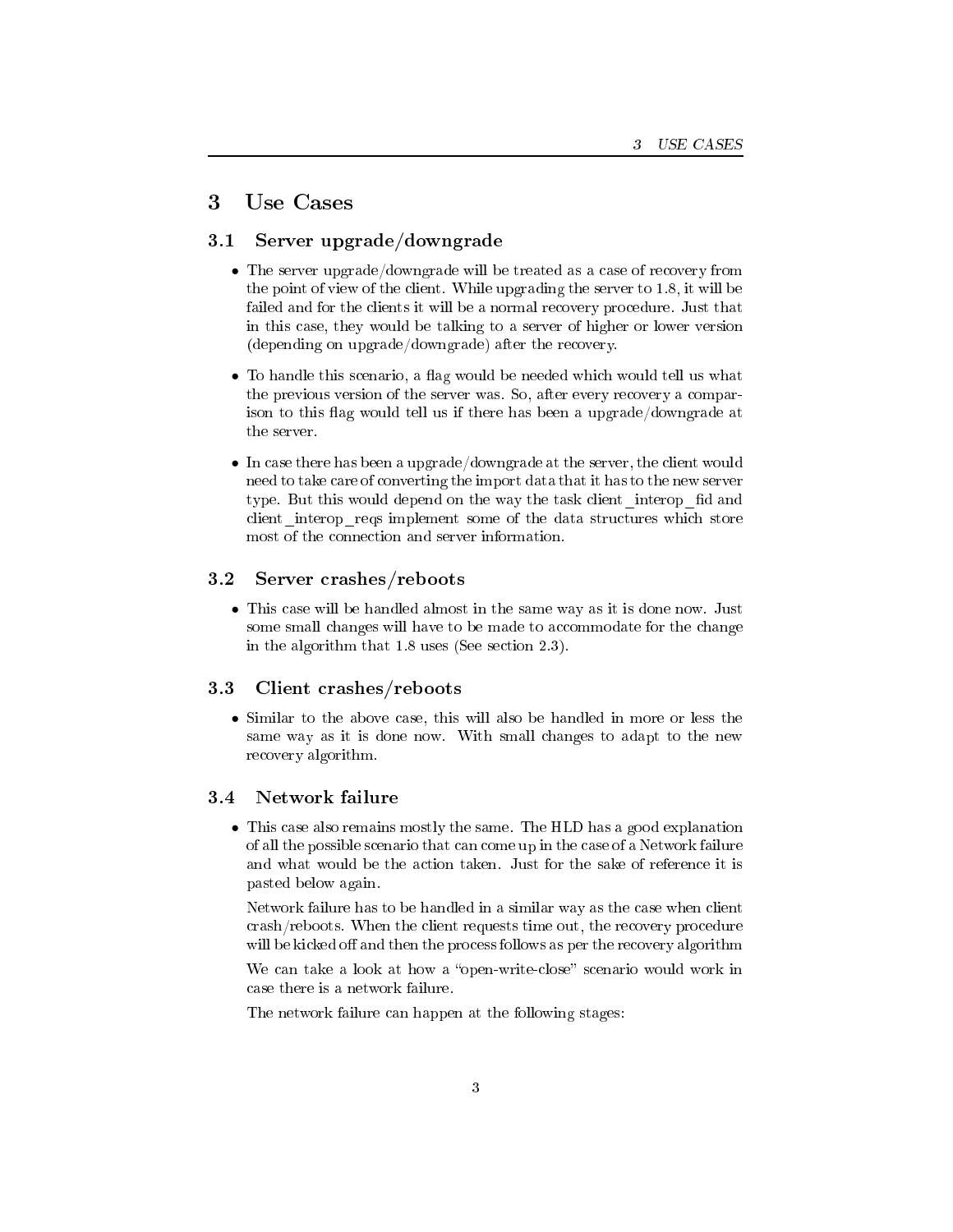- Before the client does a "open": There could be two cases in open. One is the case of a pure open, and the other is the case of open/creat.
	- In case of pure open, the task is simple as a new transaction is not created in this case, and the trans no is just bumped up. In case of failure such a transaction can be taken care of at the server end by a simple replay of the open operation.
	- $\overline{a}$  In the open/create case there will be a transaction and so it will have to be handled. In the transaction stop callback the transaction number, request id, last operation result and intent disposition is stored in the last\_rcvd record. At the time of replay this record will come in handy and since the file had already been created, it would just be opened as part of the recovery.
- After the "open" but before "write": There could again be two cases here, one is the simple case where in the clients request for open has been executed by the server so after the reconnect nothing needs to be done at the server end. The other case would be when the server did not receive the open request from the client. So, based on the status of the request on the client, it would start to replay requests, the server would compare the requests and see if that request has been executed at the server. And decide on whether to replay the transaction or not.
- Network failure after the "write" but before "close" and failure after "close" : The file open request (along with the fid for the newly created file) will be kept in the client replay list until the file is closed. There is an open file handle (struct mdt file data \*mfd) on MDS for every open file, linked together into this client's export. When client crash/reboot/reconnect to MDS, all open handle will be destroyed. When server crash/reboot/recover, client will replay its open request, and continue on the write operation.

### 4Logic Specification

#### Working in interoperability mode  $4.1$

- At the time of connection with the server the client would use the OBD\_CONNECT\_FID flag to find if the server supports fids, if the server does support fids then it has to be a 1.8 server. If the server is a 1.8 server, the client can use this information for all deciding if somethings are to be done differently.
- For different places in the code where it may be needed to find what mode the client is running in (normal mode or interoperability mode). The exp\_connect\_flags and OBD\_CONNECT\_FID can be used as follows to find the mode, depending on the context of the call.

(req->rq\_export->exp\_connect\_flags & OBD\_CONNECT\_FID)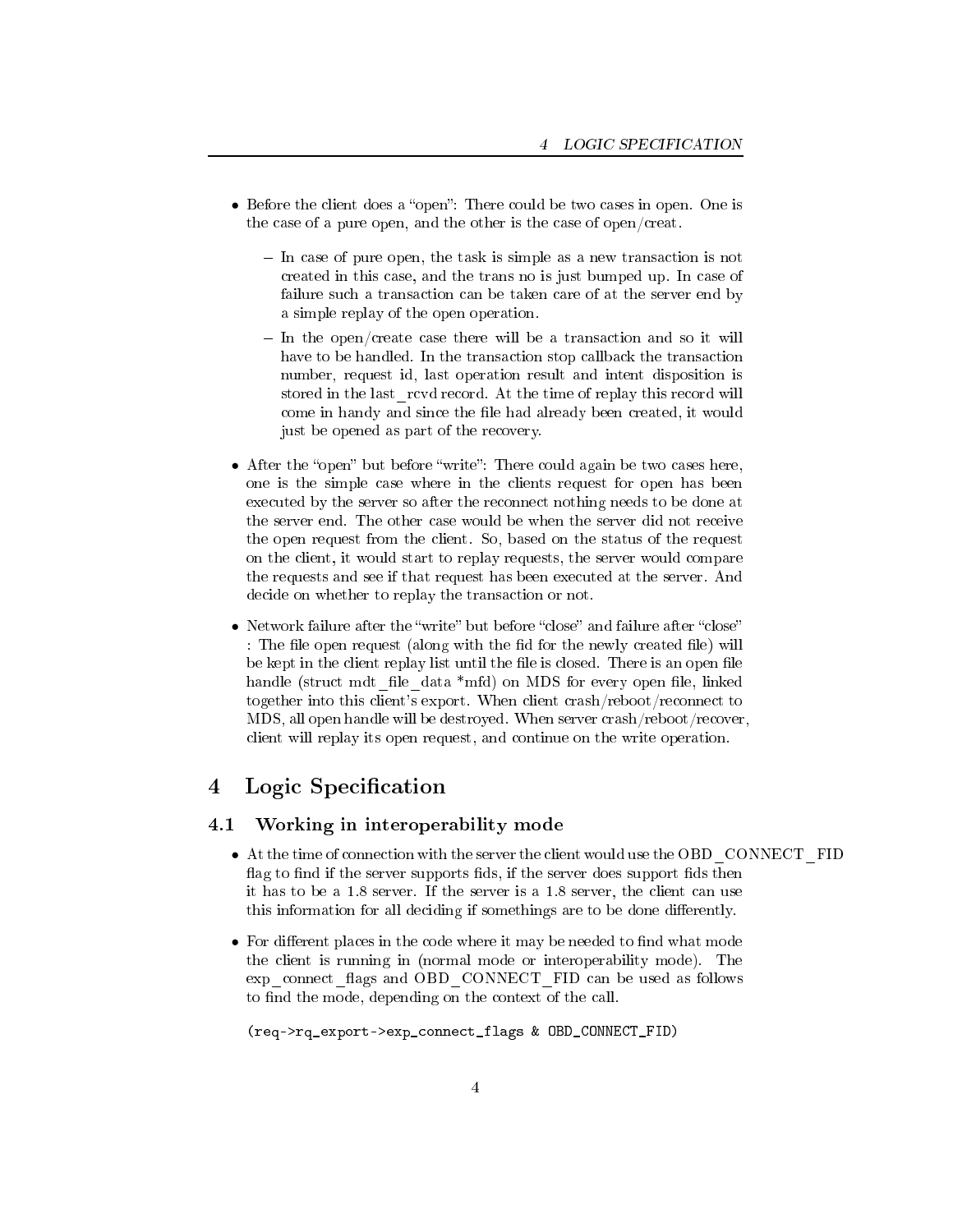```
or
(exp->exp_connect_flags & OBD_CONNECT_FID)
```
• And at other places in the code, couple of flags defined later in this document (server version = PRE FID and POST FID) can also be used to determine which logic to implement.

```
if (server_version == PRE_FID) {
... //set of things to be done
<sup>}</sup>
}
\alpha rif (server_version == POST_FID) {
...
... //another set of things to be done
\mathcal{F}}
```
#### 4.2 Two cases of recovery

- 1. When the server has to be upgraded/downgraded, it would be brought down and then brought up after the upgrade/downgrade. So, the client when connecting to the upgraded/downgraded server will see this as a case of recovery and has to handle it.
	- (a) For this to be implemented, the proposal is to have a store the information of the previous server connection. So, after every recovery the new server information (version number?) can be compared to the old information to see if the server has been upgraded. As of now we dont save the old server version number information. It can be saved without much trouble and used as below.

In ptlrpc\_connect\_interpret(), the previous connect flag can be compared to the current connect flag be made to come to a conclusion if the server has been upgraded.

```
ptlrpc_connect_interpret()
{
...
...
 if (!(ocd->ocd_connect_flags & OBD_CONNECT_FID)) {
       current server version = PRE FID; // could be other name, this is
 } else { // just for understanding.
       current server version = POST FID;
 if (prev_server_version < current_server_version) {
       server_upgrade = true; // will be used later
  } elseif (prev_server_version > current_server_version) {
       server_downgrade = true;
  }
```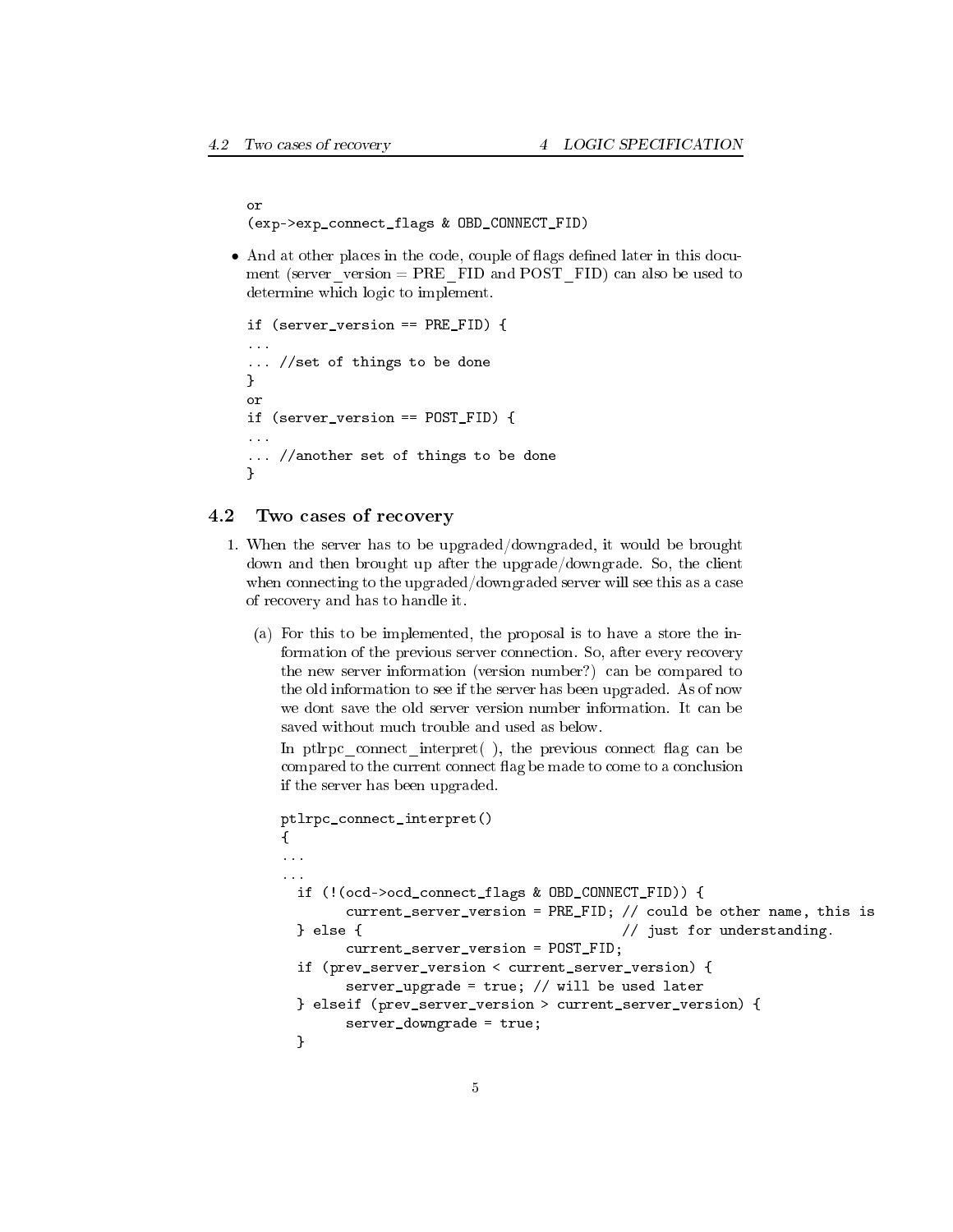```
prev_server_version = current_server_version;
                        // store the current version as the
                        // old version for future checks.
...
}
```
(a) If there has been an upgrade at the server, depending on the implementation the import information might need updation to match the new server version and be compatible. That will have to be taken care at this stage. This is a case which is not very clear as of now and will depend on if the import information will change in the interoperability mode and so not much details are presented. There may be no need to do handle this situation in case there are no changes made to the import information.

### if (server\_upgrade) {

```
// do a set of things to ensure that the old imports/data
        // are compatible with the new upgraded server;
        // this will depend on the implementation of how the
        // import/data is stored differently from the 1.6 in the
        // interoperability mode, hence the details are missing.
} elseif (server_downgrade) {
        // do a set of things to ensure that the old imports/data
        // are compatible with the down graded server;
        // this will depend on the implementation of how the
        // import/data is stored differently from the 1.6 in the
        // interoperability mode, hence the details are missing.
```
2. The other case of recovery is the normal case, when either the client or the server or the network goes down and then comes up again. This will be handled as a normal case and will follow the usual recovery algorithm, of course following the modified algorithm which 1.8 uses.

### 4.3 Algorithm change

}

The change in recovery algorithm will affect the three use cases  $(3.2, 3.3, 3.3)$ 3.4) mentioned above. We see some details below as to how the changes can be handled. Not much work will be needed to handle the algorithm change mentioned. A quick comparison of the 1.6 and 1.8 code for the import recovery state machine ( ptlrpc\_import\_recovery\_state\_machine() ) shows that not many changes have been made to the client side code. So, for getting the 1.6.x (interoperable client) to talk to the 1.8 server very minor changes are needed.

```
diff 1.6/import.c 1.8/import.c [function = int signal_completed_replay() ]
896c889,890
```